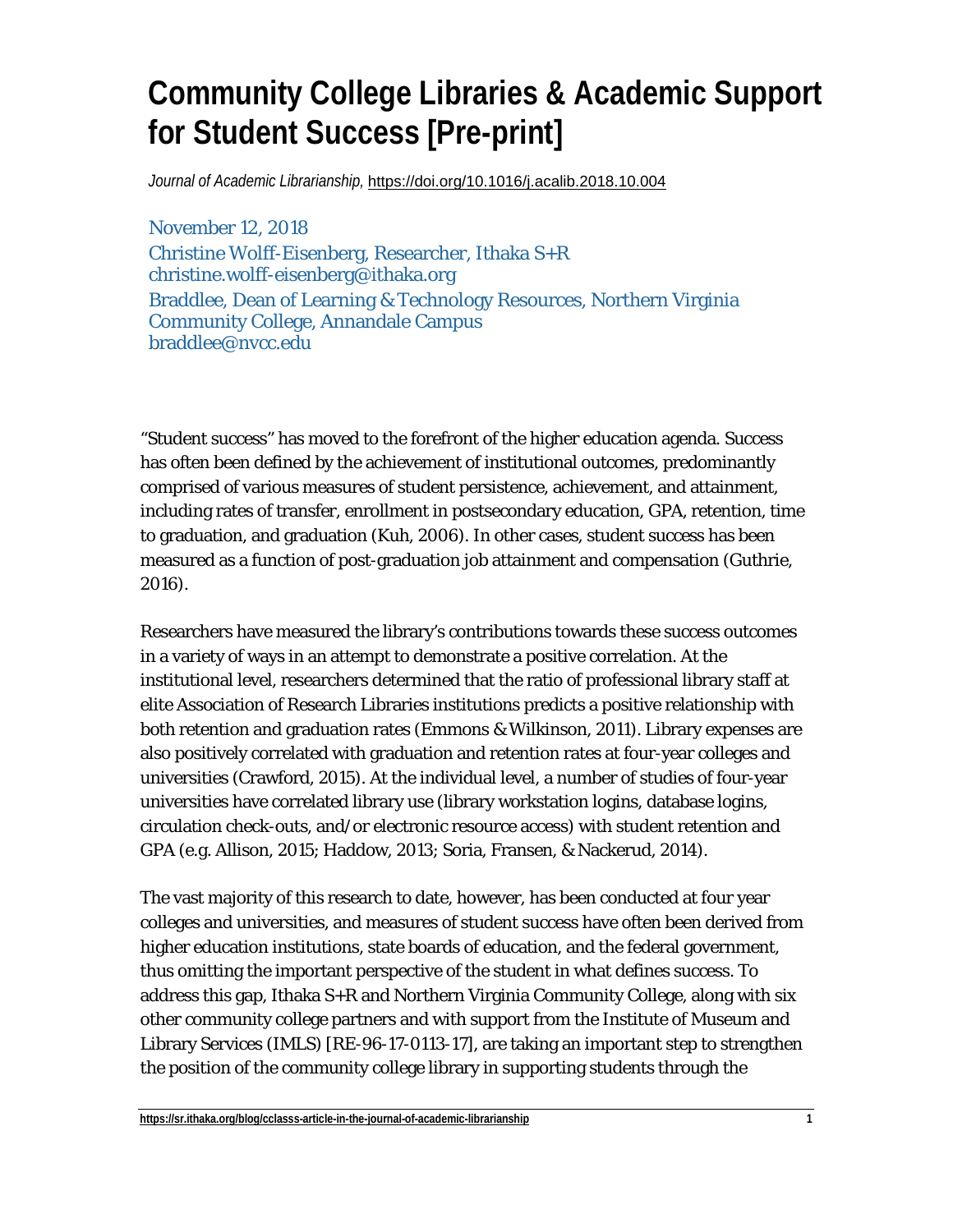Community College Libraries & Academic Support for Student Success (CCLASSS) project.

The CCLASSS project is focused on understanding (1) how "student success" can be defined so that it is inclusive both of students' own needs as well as important policy priorities, and (2) what services colleges and their academic libraries can offer to most effectively support students in their attainment of success. The first and completed phase of the project, discussed within this paper, focused on understanding the practices, preferences, and needs of community college students from the student perspective.

## **Defining our population**

In this first phase of the CCLASSS project, we invited 500 randomly selected students to participate in semi-structured interviews across the seven participating colleges: Northern Virginia Community College, Borough of Manhattan Community College, Queensborough Community College, Bronx Community College, LaGuardia Community College, Monroe Community College, and Pierce College. For institutions with multiple campuses, this sample of students remained proportional to the enrollment on each campus. We chose to have these students randomly chosen to ensure that the sample did not simply reflect heavy library users, student employees, or similar likely sources of sampling bias.

We included in our population (and therefore the resulting pool of invitees) currentlyenrolled students over the age of 18, including credit and workforce students, non-credit, degree, credential, and continuing education students, and online students. While noncredit students often do not have library privileges, we decided that it would be important to capture their perspectives in this phase of the project to better understand their practices, preferences, and needs, and so subsequent phases of the project aimed at developing and testing services to meet student needs could be informed by these unique perspectives.

#### **Creating our interview script**

Our research question driving the first phase of this project was, "How can 'student success' be defined so that it is inclusive both of students' own needs as well as policy priorities?" Through the student interviews, we aimed to understand students' perspectives on what success means to them. Based on this objective and our overarching research question, we developed questions for our interview script in three main thematic areas: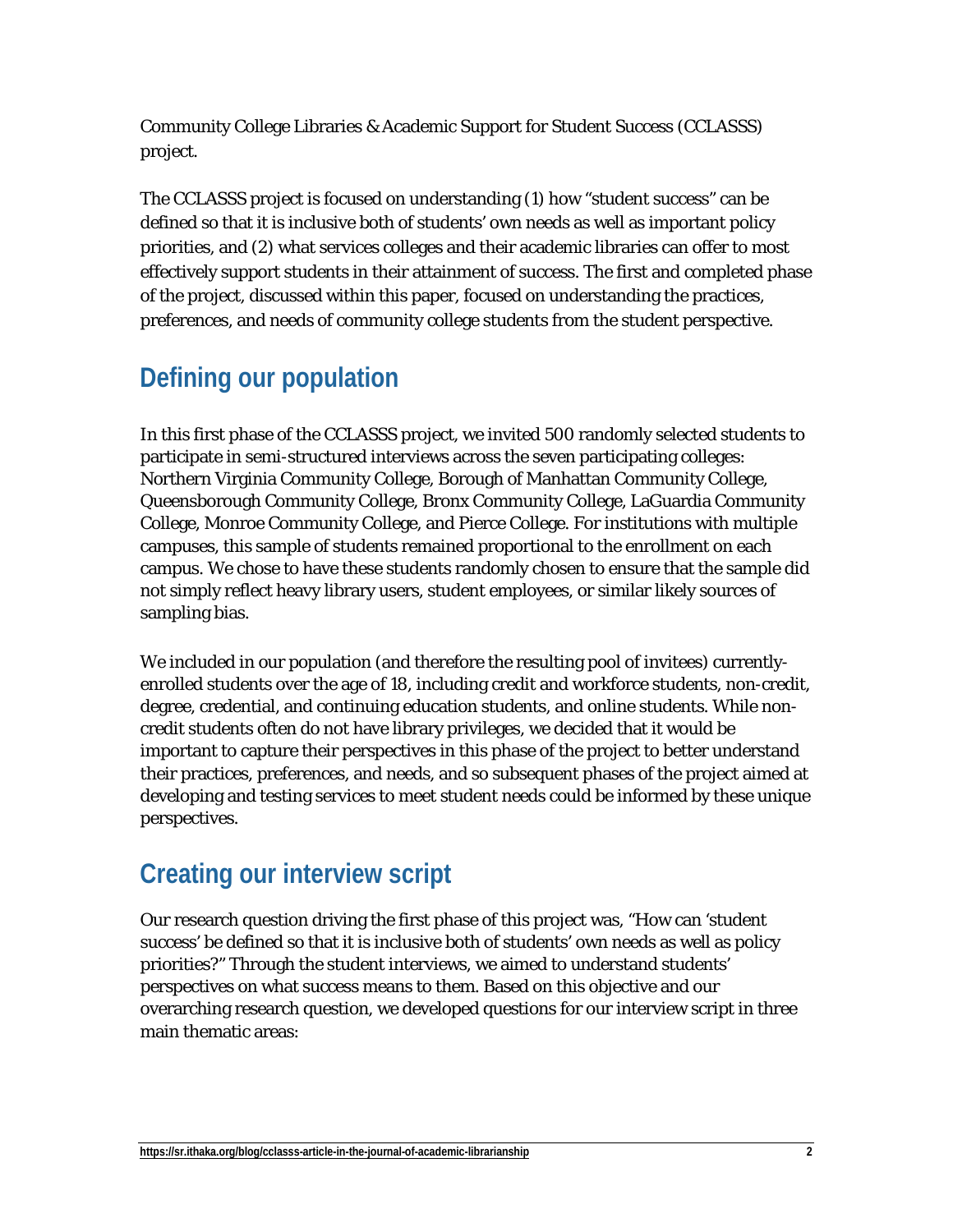| <b>Educational goals and</b><br>expectations                                                                                                                                                                                                                                                       | <b>Coursework and academics</b>                                                                                                                                                                                                                                                                                                            | Defining challenges and<br><b>SUCCESS</b>                                                                                                                                                                                                                                                                             |
|----------------------------------------------------------------------------------------------------------------------------------------------------------------------------------------------------------------------------------------------------------------------------------------------------|--------------------------------------------------------------------------------------------------------------------------------------------------------------------------------------------------------------------------------------------------------------------------------------------------------------------------------------------|-----------------------------------------------------------------------------------------------------------------------------------------------------------------------------------------------------------------------------------------------------------------------------------------------------------------------|
| Can you tell me about<br>what you were doing<br>when you decided to<br>apply to this college?<br>What were your<br>reasons for choosing<br>this college?<br>What were your<br>reasons for choosing to<br>go to college in general?<br>What do you hope to<br>achieve by attending<br>this college? | What kind of work are you<br>$\bullet$<br>assigned in your classes?<br>Where do you complete<br>$\bullet$<br>your work?<br>How do you come up with<br>$\bullet$<br>new ideas to incorporate<br>into your projects?<br>How easy is it for you to<br>$\bullet$<br>access resources or<br>information that you need<br>to complete your work? | What does success at<br>this college look like for<br>you?<br>What did you think<br>$\bullet$<br>would be the biggest<br>challenge you would<br>face with being here?<br>And now that you're<br>here, what are the<br>biggest challenges you<br>face?<br>What do you need in<br>order to make you more<br>successful? |

## **Inviting participants**

While the overall objective for the CCLASSS project is to design and test new services for community colleges and their libraries, our aim in this phase was firmly to understand students' own practices, perspectives, and needs independent of the library. With this in mind, when possible, the email invitation for this study was sent under the signatory of the college provost, vice president of academic affairs, or equivalent. The email invitation for each college was sent under the subject line of "Share your experiences as a student at [college name] and receive a \$50 Amazon gift card!" and included the following text:

"We are conducting a study to examine the practices, perspectives, and needs of students at [college name]. Would you be willing to participate in a 45-60 minute interview, either on campus or by phone, to share your unique experiences and perspectives?

Our local [college name] study is part of a larger study being conducted by seven community colleges across the U.S. and in partnership with Ithaka S+R, a notfor-profit research and consulting service. The information gathered at [college name] and other community colleges will be included in a report by Ithaka S+R and will be essential for understanding how to support the needs of students like you.

If you are interested in participating in this study, please fill out this form to indicate your availability. If you are selected to participate, you will receive a \$50 Amazon.com gift card following the interview."

We chose to offer a \$50 Amazon.com gift card for the interviews, as this incentive was determined to be adequately neutral (as opposed to one that would appeal to a subset of students and therefore bias our pool of participants) and an appropriate level of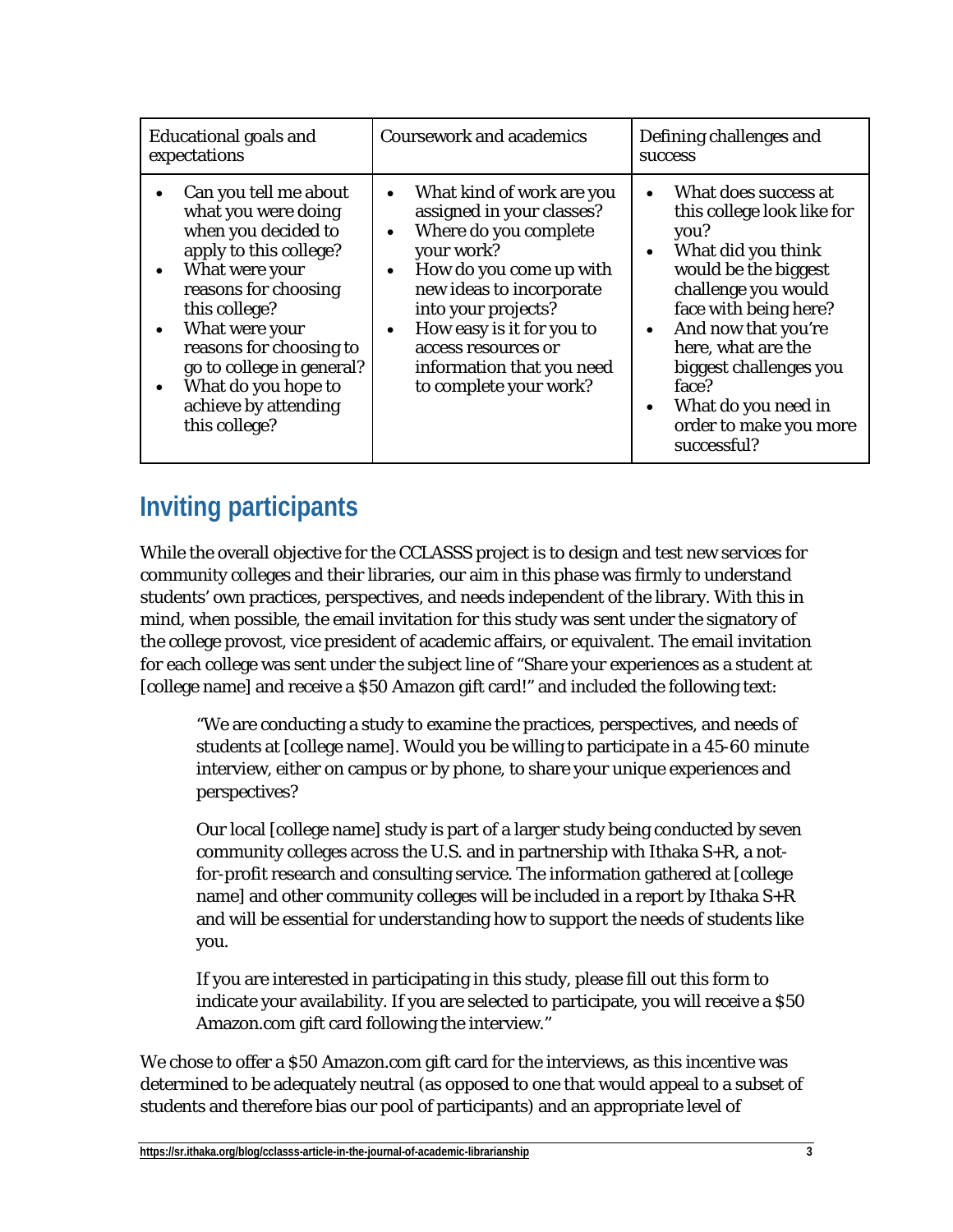compensation for up to an hour of time. Students are a notoriously difficult population to recruit for surveys, and the additional motivation of an incentive can substantially increase levels of response.

#### **Conducting interviews**

In total, 37 interviews were conducted across the seven partner colleges. To continue maintaining separation between the presence of the library and these interviews, most interviews were held outside of the library in an office, classroom, or other academic room elsewhere on campus.

When students arrived at the interview, they were greeted and provided with a consent form that provided information on participating in the interviews, including the time, payment, and rights involved in participating. To ensure the accuracy of our findings, the interviews were audio recorded for later transcription, review, and analysis. The interview questions were asked to participants, and probes were introduced to prompt for additional detail where needed. There was also an opportunity for participants to provide additional comments at the end of the interview.

Once the interview concluded, participants were provided with a \$50 Amazon.com gift card. A log was maintained to indicate that the gift cards had been distributed.

### **Analyzing interviews**

Anonymized interviews were transcribed and coded through NVivo using a grounded approach. The transcribed interviews were assigned nodes for gathering related portions of the interviews in one place to examine emerging patterns and ideas. These nodes were ultimately collapsed into the following high-level categories:

- Choosing college
- Defining success
- Facing challenges
- Completing coursework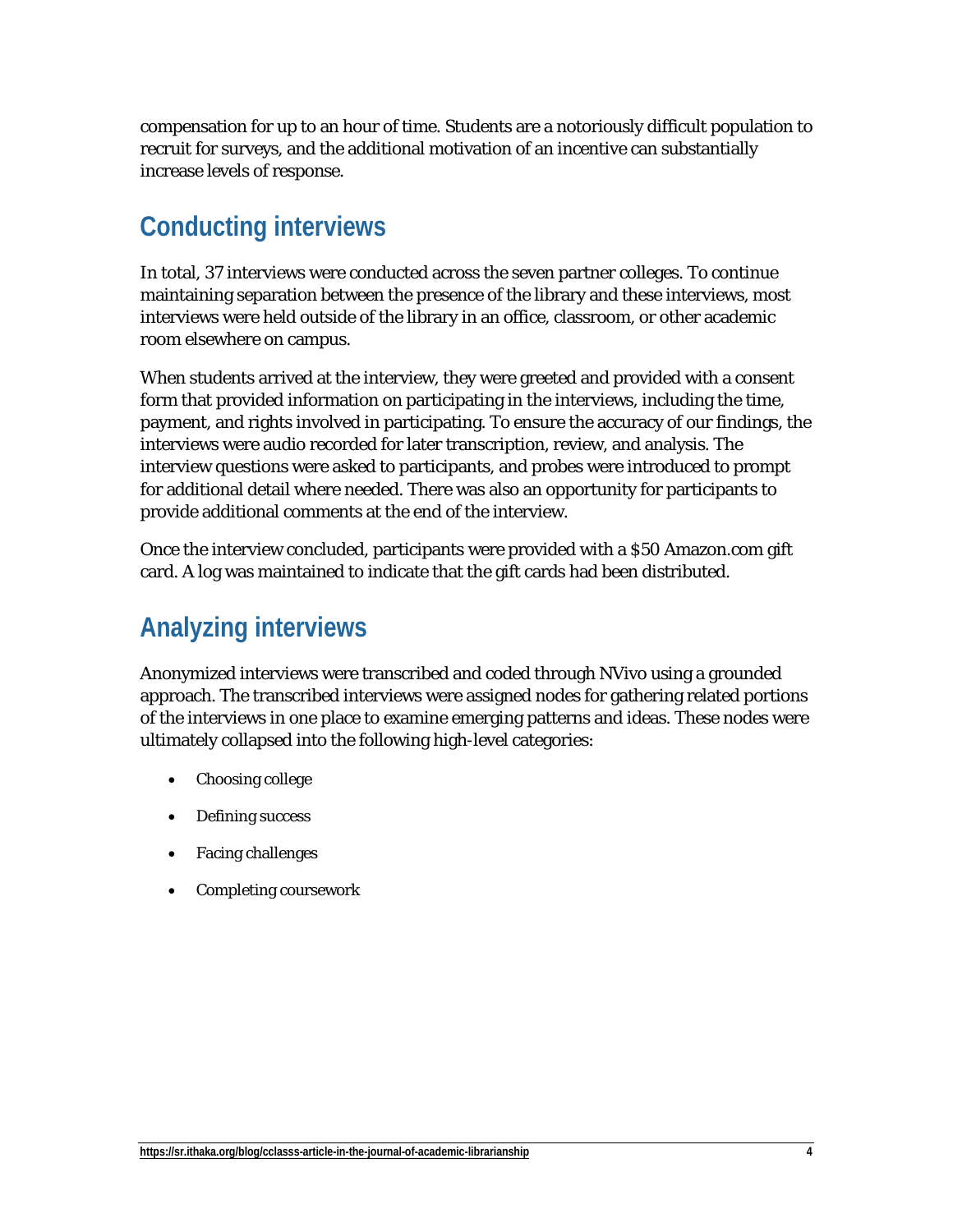# **Key findings**

Through these interviews at the seven partner colleges, we found that students:

- View community college as an accessible option in terms of location, transportation options, and cost – that fits their complex lives and needs.
- Have complex definitions of success that focus on both their career and educational achievement as well as their personal development.
- Face significant challenges related to balancing work and school, finances, childcare arrangements, language barriers, transportation to and from the college, and navigating resources and services at their college.
- Complete their coursework in a variety of places depending on their individual needs and resources available, but generally want to avoid distractions and noise while working.
- Do not find it difficult to locate the information they need for their coursework and have a particular affinity for using Google when doing so. They tend to rely heavily on their professors for providing guidance on resources to use when completing assignments.

For a more comprehensive review of findings, please see our full report: [http://www.sr.ithaka.org/publications/amplifying-student-voices.](http://www.sr.ithaka.org/publications/amplifying-student-voices)

#### **Next steps**

Following this first phase of the CCLASSS project, we will develop new service concepts to meet these student-identified needs and will assess these concepts via survey at each of the partner community colleges later this year. We will publish a separate report of findings from the aggregate results from these surveys in 2019. We will also publish a toolkit that can be further adopted by both community colleges and community college systems to test these service concepts themselves or develop and assess additional service concepts specifically relevant to their populations.

### **Acknowledgments**

We are grateful to our college project leads, advisors, and colleagues who have contributed to this project in a variety of ways, including Bryan Alexander, Jean Amaral, Danielle Cooper, Christie Flynn, Jeanne Galvin, Katie Ghidiu, Deborah Gilchrist, Martin Kurzweil, Kimberly Lutz, Michael Miller, Meagan Oakleaf, Steven Ovadia, and Roger Schonfeld. We thank the Institute of Museum and Library Services for providing support to make this project possible [RE-96-17-0113-17].